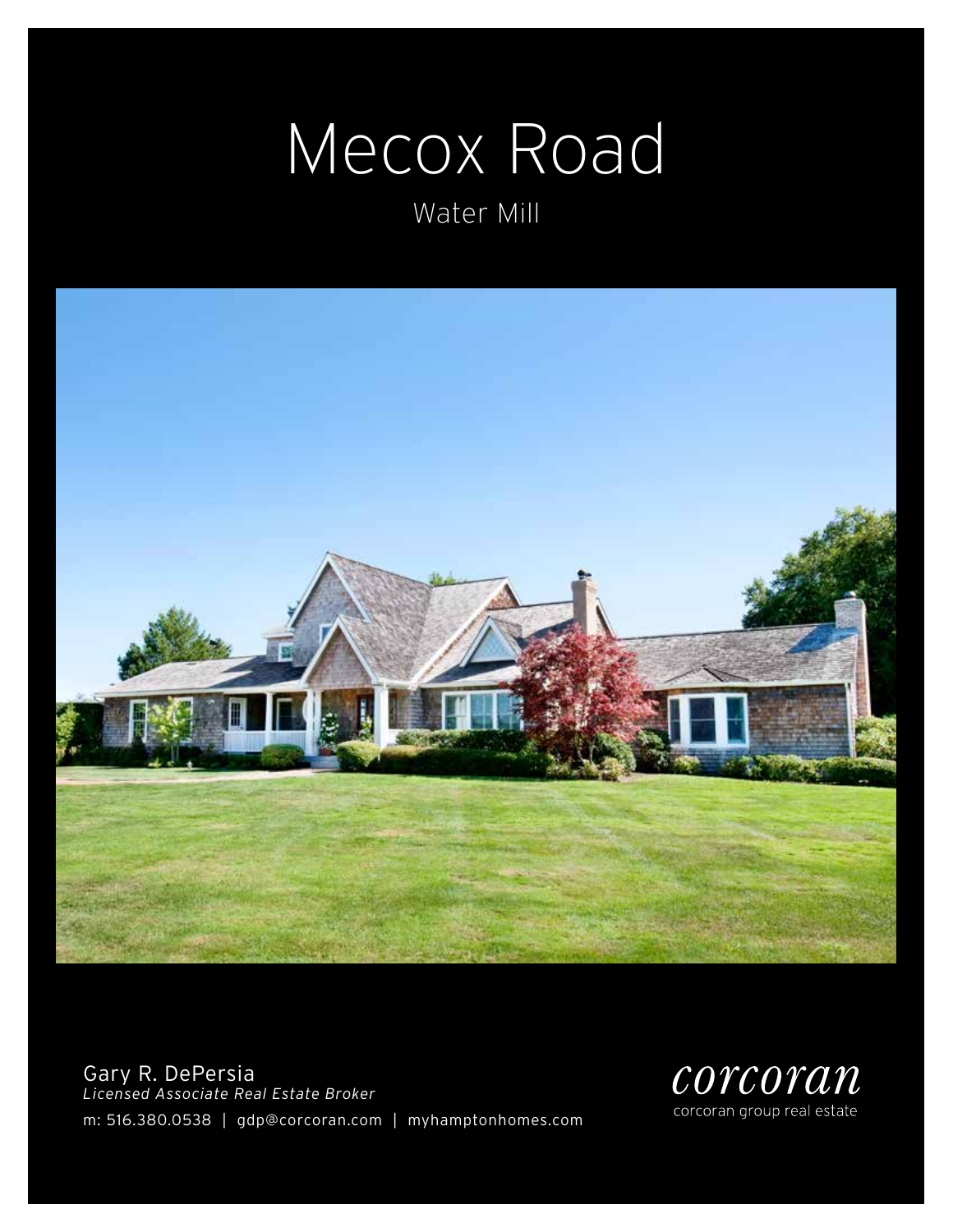#### MECOX ROAD

Water Mill. Sequestered behind mature hedging deep within Water Mill South, a 4 bedroom, 4,000 SF+/- shingled tranditional reigns comfortably upon an acre of manicured land. A dramatic entry opens to a double height living room with exposed beams and warmed by a custom built fireplace. The fully outfitted eat-in kitchen opens to an oversized atrium-like dining room that looks out to the grounds beyond. The family room is warmed by its own fireplace and serviced by a wet bar. A convenient 1st floor master suite is sequestered from the rest and has its own entrance to the covered sun porch. Upstairs 3 guest suites anchor the 2nd floor. The finished lower level is complete with media room, full bathroom and a wine cellar. Outside a kaleidoscope of colors surround the large free form gunite pool and a sea of verdant lawn, complemented by a lounge area and a built-in grilling area. All this awaits only minutes to pristine ocean beaches, village shopping and world class golf courses. Make an apointment to preview this sensational listing at a newly reduced price. Co-Exclusive. WEB# 51243

### First Floor

#### Lower Level

| Property Details / Amenities / Features |                                    |                                      |
|-----------------------------------------|------------------------------------|--------------------------------------|
| - Traditional                           | - Central Air Conditioning         | - Fully Finished Lower Level         |
| - 2 Stories                             | - 3+/- Zone HVAC                   | - Extensive Brick Patios             |
| - Built in 1993                         | - 2 Fireplaces                     | - Heated Free form Pool              |
| - .92 Acres                             | - Town Water                       | - Outdoor Kitchen Area with:         |
| - Cedar Shake Exterior                  | -14+/- Zone Irrigation             | - 60" Viking Grill with Warming      |
| - Oak Flooring Throughout               | - 250 Amp Electrical Service       | Drawer and Antique Charcoal Grill    |
| - Anderson Windows                      | - Cable and Wifi Ready             | - Attached 2-Car Garage with Storage |
| $-3.700$ SF+/-                          | - Home Automation System           | - Private Bluestone and Belgium      |
| - 4 Bedrooms                            | - Indoor and Outdoor Audio Package | <b>Block Driveway</b>                |
| - 4 Full and 1 Half Bathroom            | - Alarm Installed                  | - Mature 10' Privet Hedges           |
| - Gas Hot Air Heat                      | - Central Vacuum                   | - Fully Furnished                    |
|                                         |                                    |                                      |

- Double Height Entry with Coat Closet and Powder Room
- Family Room with Wood burning Fireplace
- Formal Dining Room - Great Room with Woodburning
- Fireplace
- Eat-in Kitchen with: - Breakfast Banquette
- White Painted Cabinets
- Corian Counters
- Brushed Nickle Hardware
- Sink with Disposal
- 36" Sub Zero Refrigerator - Wolf 6 Burner Gas Oven
- Bosch Dishwasher
- Built-in GE Microwave
- Laundry Room
	- Second Floor

- Recreational Area
- Full Bathroom
- 2-Mechanical and Storage Rooms - Office with Closet
- Wine Cellar - Storage Room with Bilco Door Access
- Guest Bedroom Suite
- 2 Bedrooms with Shared Bathroom

- Large Terrace  $\overline{\phantom{a}}$  - Linen Closet

- Master Bedroom Suite with: - Access to Screened Porch - Access to Private Garden - Shared Walk-in Closets

- Pedestal Sink

- Water Closet with Bidet

 - Stall Shower - Linen Closet - Screened Porch

Double Height Entry Foyer



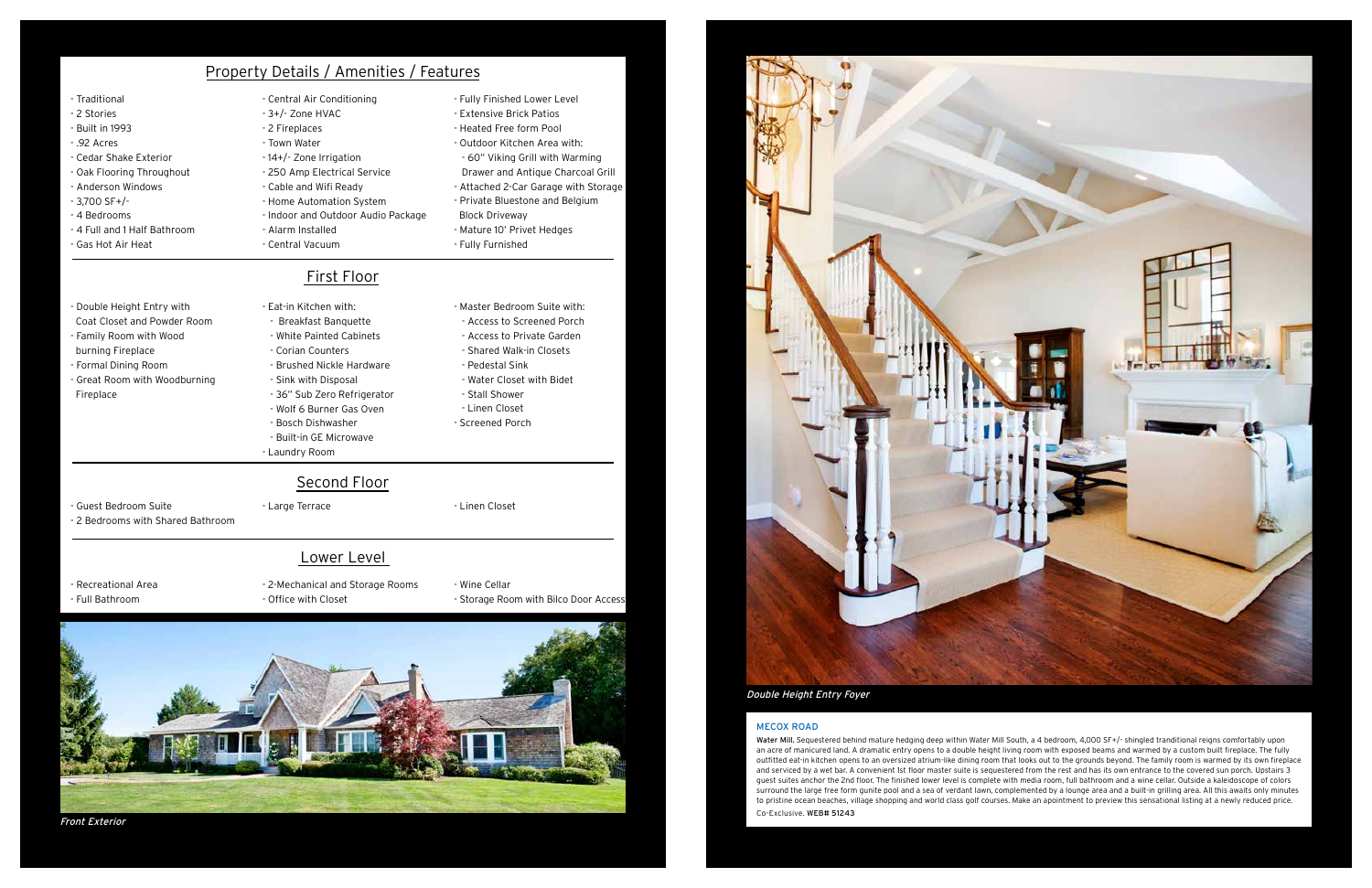Master Bathroom



Guest Bedroom



Guest Bedroom



Guest Bedroom



Great Room with Fireplace





**Eat-in Kitchen** Living Room



Master Bedroom



Formal Dining Room

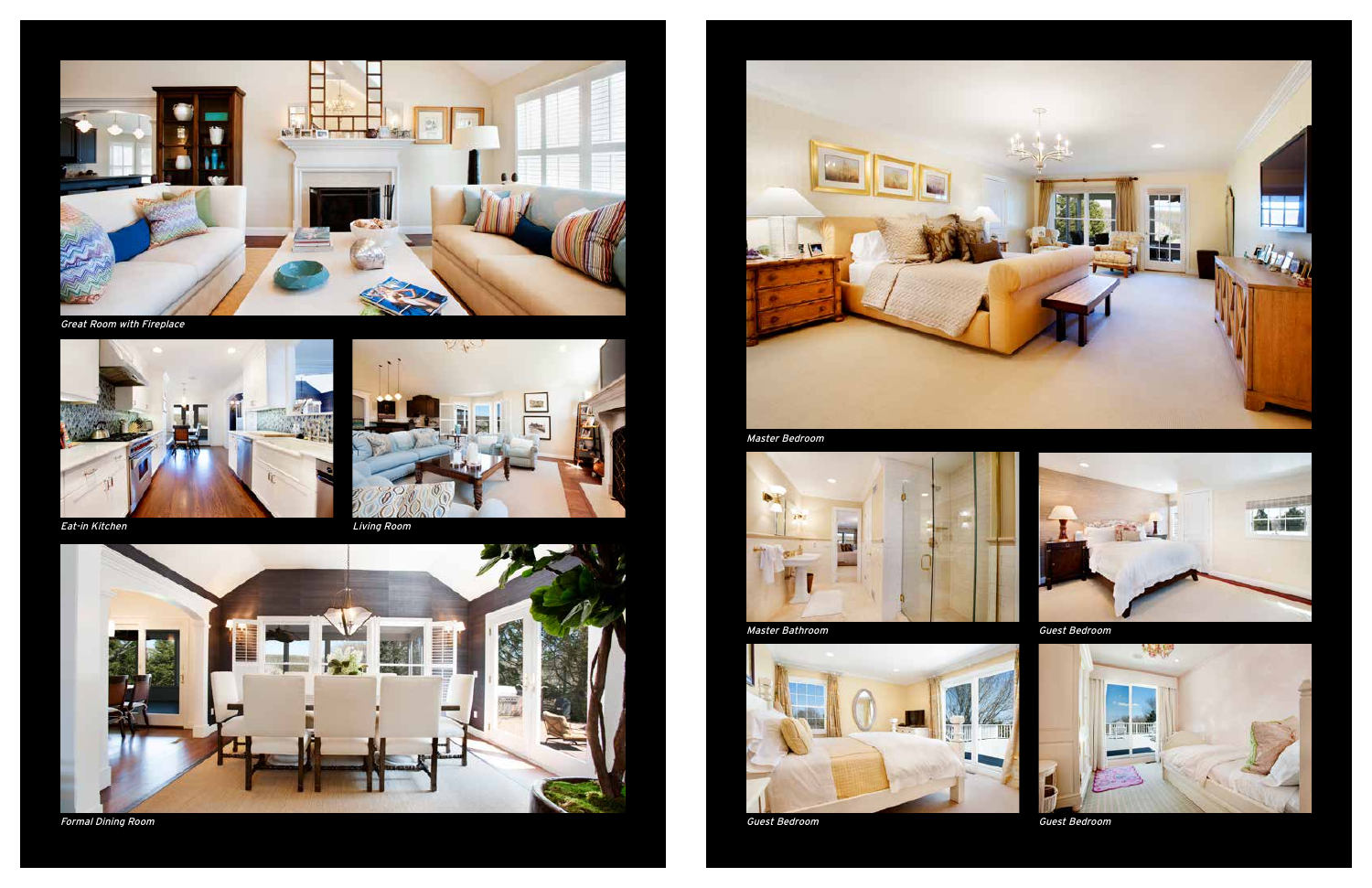

Recreational Area / Media Room







Rear Exterior and Heated Free Form Pool

Extensive Brick Patios, Heated Free form Pool & Outdoor Kitchen Area



Wine Cellar